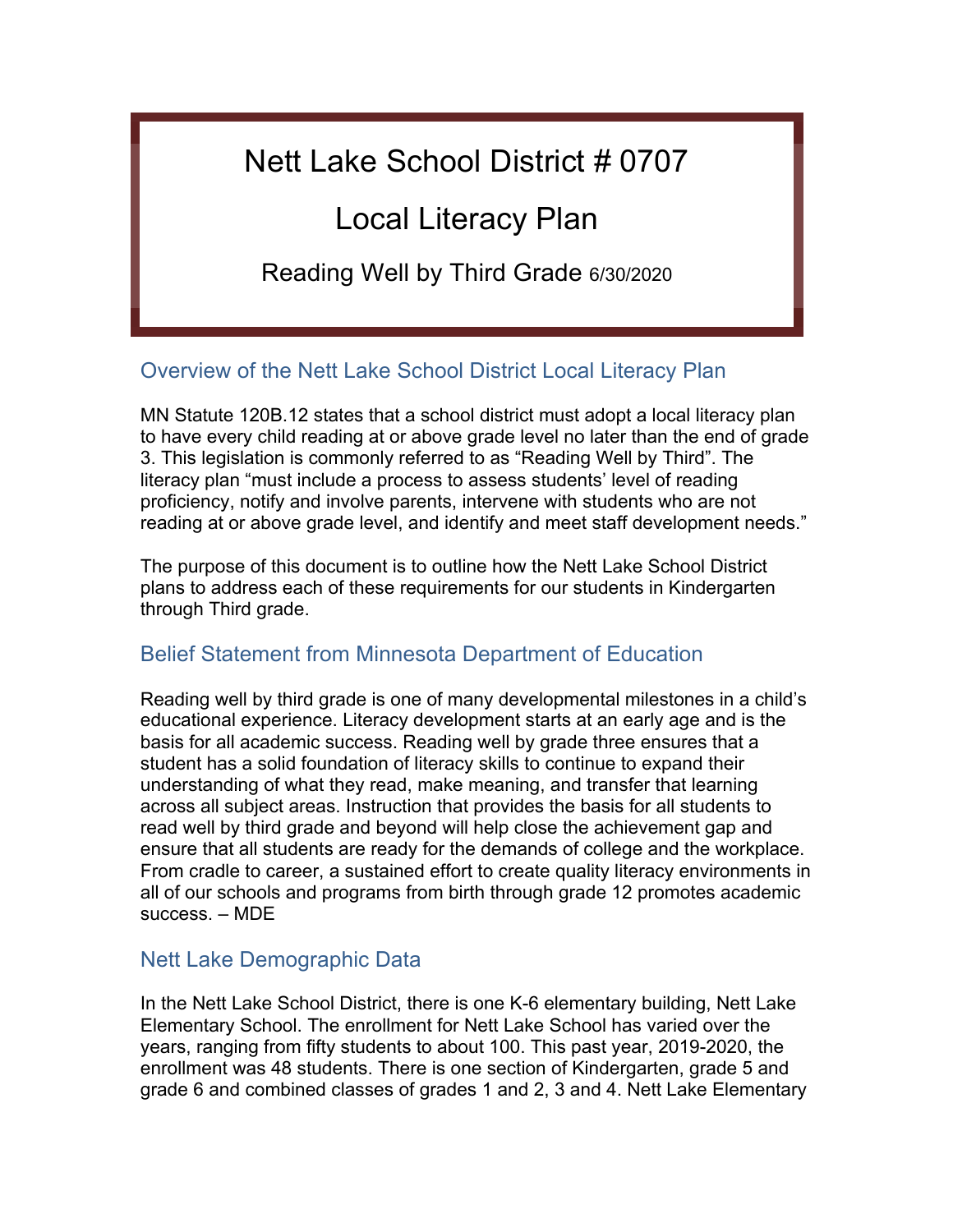has an all-day every day Kindergarten program, an After School program, and a Summer School program. During the 2018-19 school year, the ethnic breakdown of the student population consisted of 98% Native American.

# Special Ed and FRP Data for Nett Lake

Thirty-nine percent of Nett Lake students receive Special Education services, which is over twice the state average of 14.2. Slightly over seventy-four percent of Nett Lake students are economically disadvantaged (FRP), which is also nearly twice the state average of 38.0%. Nett Lake does not have a population of English Learners, while the state average is 8.1%.



# Current Performance Levels

The following graph shows the percent of students who are "On Track" to succeed. As indicated, the percent of students proficient in math and reading has remained comparable to the 2107 results. It is important to note with 39.6% of our students identified with special needs, it may be difficult to improve on a scores in the future.

#### 2017-2019 Nett Lake MCA Results

| <b>Subject</b> | 2017                 | 2018                 | 2019          |
|----------------|----------------------|----------------------|---------------|
| Math           | $60.7\%$ (17)        | 64.9% (24)           | $51.4\%$ (18) |
| <b>Reading</b> | $67.9\%$ (19)        | $67.6\%$ (25)        | $57.1\%$ (20) |
| <b>Science</b> | <b>CTSTR (CTSTR)</b> | <b>CTSTR (CTSTR)</b> | $80.0\%$ (8)  |

#### 2017-2019 Statewide MCA Results

| <b>Subject</b> | 2017            | 2018            | 2019            |
|----------------|-----------------|-----------------|-----------------|
| Math           | 59.2% (260,361) | 57.7% (255,520) | 55.5% (244,676) |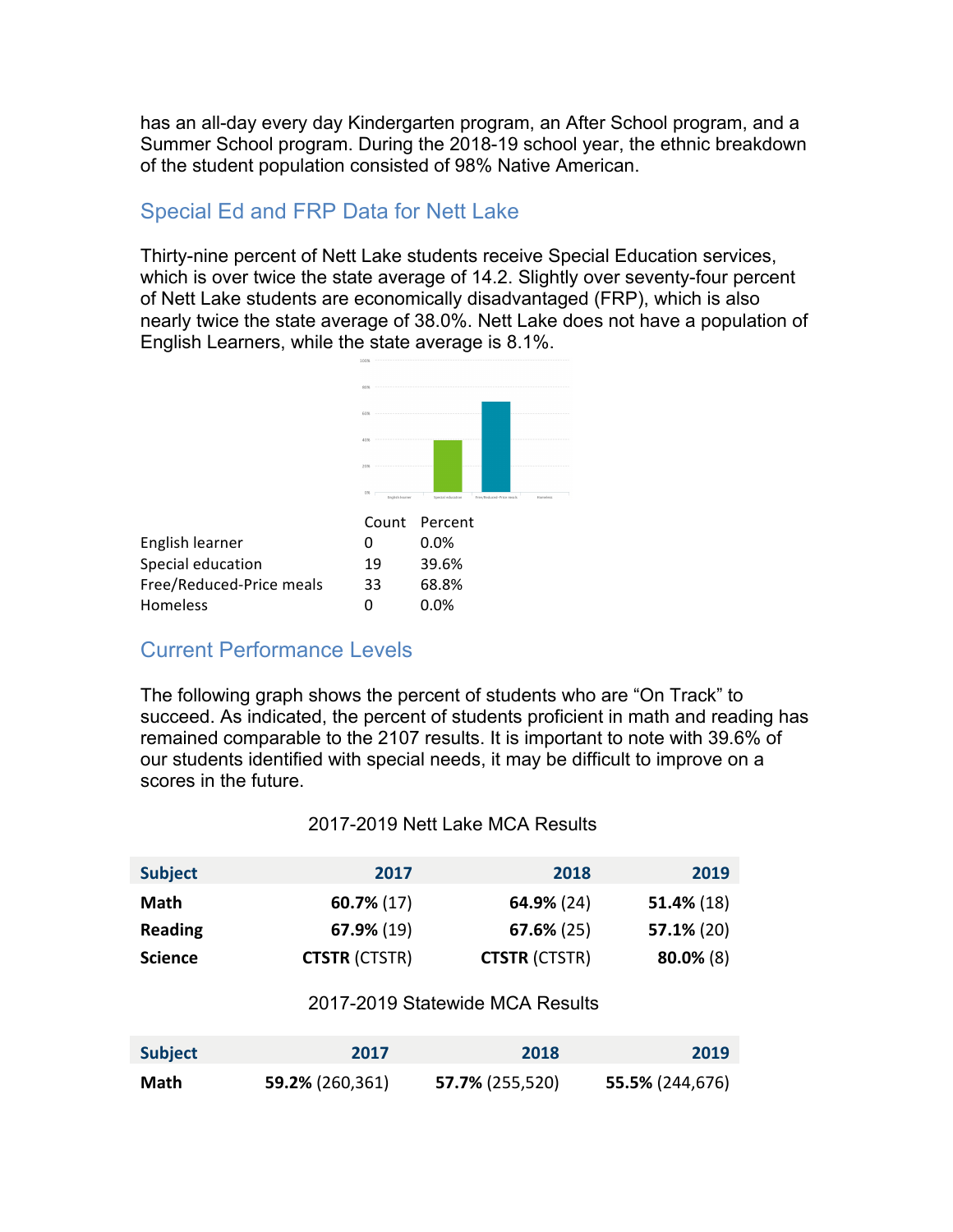| <b>Subject</b> | 2017               | 2018               | 2019            |
|----------------|--------------------|--------------------|-----------------|
| <b>Reading</b> | $60.6\%$ (270,019) | $60.4\%$ (270,215) | 59.7% (267,398) |
| Science        | 54.2% (89,622)     | 52.0% (98,588)     | 50.7% (96,164)  |

#### **Current Performance Levels cont.**



Due to COVID-19 current MCA are not available.

As previously stated, all students (K-6) are administered the STAR 360 assessment in the fall, winter and spring. Based on the publisher's criteria the graph below predicts how many students in grades K-3 are on track to be proficient on the 3<sup>rd</sup> grade MCA.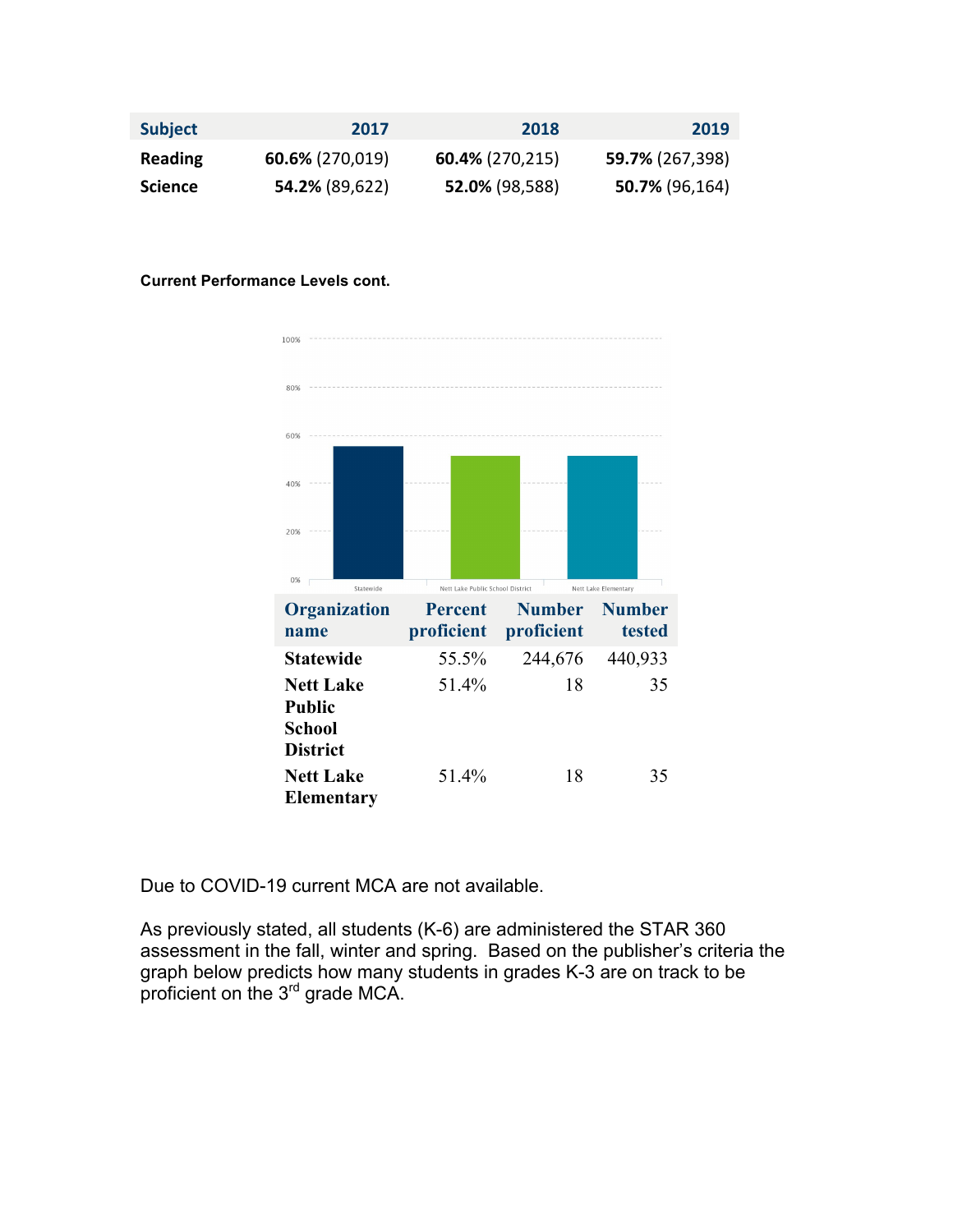#### 2019-20 STAR 360 Reading



As one compares the STAR 360 results with the  $3<sup>rd</sup>$  grade MCA results, they are identical. We had one out of three students successfully meet the reading standard on MCA. But upon a closer analysis two of the students are special needs student on a IEP. They struggle in reading but do not qualify for MTAS assessments.

# Research-based Practices

The Vocabulary program uses proven instructional practices that help students build their vocabularies by:

- Providing explicit instruction in a set of carefully chosen, high-utility words
- Beginning instruction by introducing a word in context
- Providing a student-friendly definition of the word with examples
- Inviting students to engage actively with the word in meaningful ways
- Having students provide the word with compelling, interactive activities
- Providing multiple exposures to the word over an extended period of time
- Teaching strategies that students can use to learn words independently

# Research Overview

• In rigorous evaluation studies, the Center for the Collaborative Classroom curricula, now used by Nett Lake School, have been shown to improve students' academic achievement, strengthen their pro-social inclinations and skills, and reduce their involvement in problem behaviors.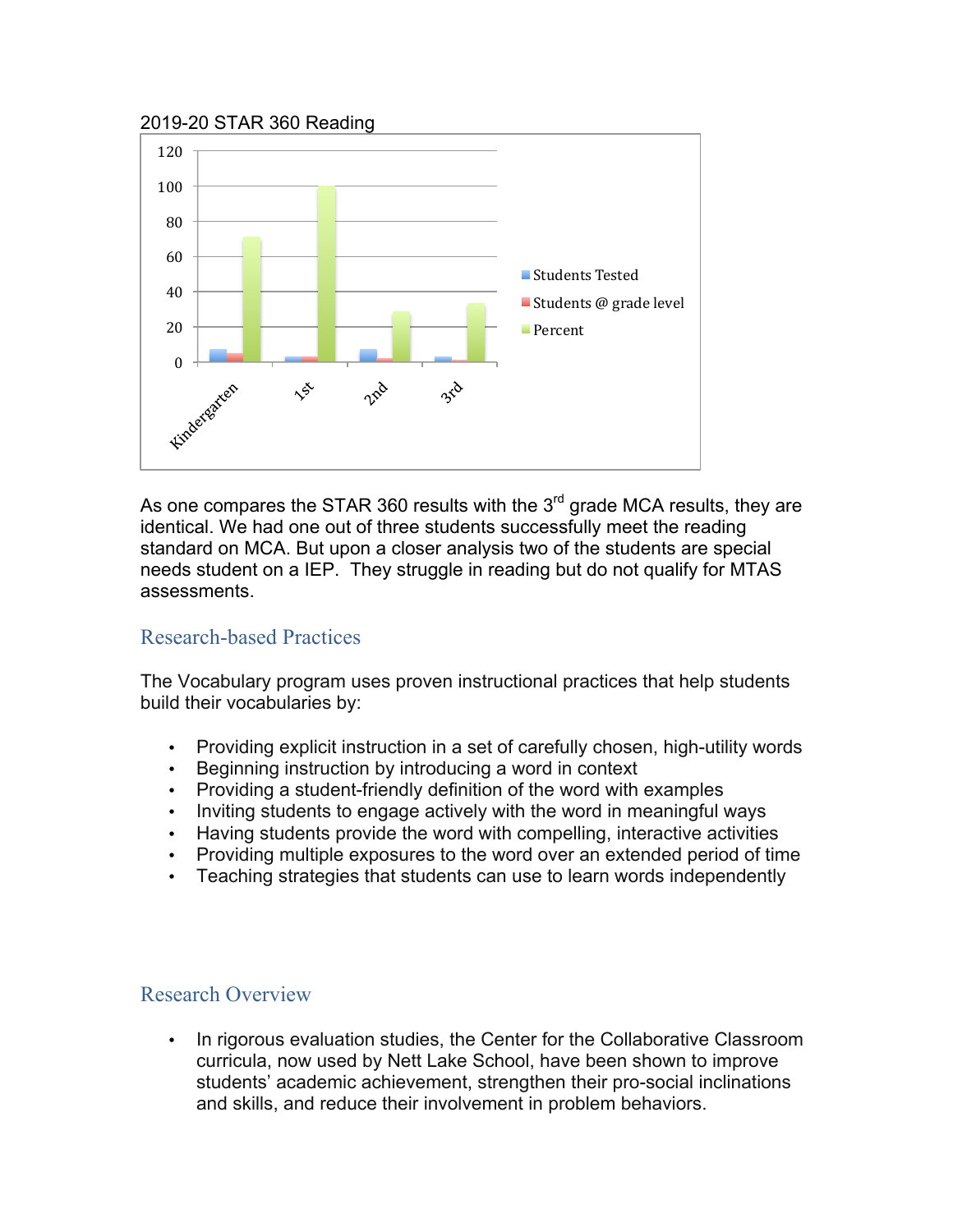Accordingly, these programs have been recognized as exemplary by, among others, the U.S. Department of Education, U.S. Department of Justice, U.S. Center for Substance Abuse Prevention, Character Education Partnership, and the National Association of Elementary School Principals. To date, the CCC programs have been adopted in a highly diverse range of over 4,000 schools and 5,000 after-school sites nationally, including Title I schools serving low-income and minority youth, thereby demonstrating their feasibility and efficacy.

- Formative evaluation is key to the creation of all of the CCC programs. Initially, these programs are developed with extensive feedback from panels of teachers who pilot program lessons in their own classrooms. The lessons are revised based on feedback and on classroom observations by CCC program developers. The revised lessons are then field-tested by entire faculties in a diverse set of schools and are again revised before final publication. Our Nett Lake After School programs are developed using a similar process.
- Through questionnaires, surveys, interviews, and/or focus groups, the Center for the Collaborative Classroom conducts ongoing evaluations of their staff development offerings and selected program implementation efforts. They also collaborate with third-party evaluators to conduct comprehensive outcome evaluations of their programs that assess the programs' effects on students' academic achievement and social/ethical growth. These evaluations have shown that when well implemented, the CCC programs have powerful positive effects on students, including strengthening their motivation to learn, promoting their academic achievement, and fostering their growth as caring and principled human beings.

With these research results, and more, Nett Lake School is confident we will continue to improve our reading proficiencies, and make it more likely that our students will, in fact, Read Well by Third Grade.

# Assessment Program of Reading Proficiency

Nett Lake students are screened three times per year (Fall, Winter, and Spring) using STAR 360. They are also assessed in the Fall for a baseline and at the end. This information is used to identify students who need extra help in reaching grade level expectations. Students are assessed diagnostically in order to match their needs with instructional practices. All students are progress-monitored monthly. Progress monitoring data is used to evaluate the effectiveness of instruction and to adjust instruction, as needed, to maximize growth towards grade level expectations.

Students are considered and recommended to our Child Study Team if they are struggling or falling behind academically. The Child Study Team is made up of teachers, administrator, Home School Indian Liaison and support staff who meet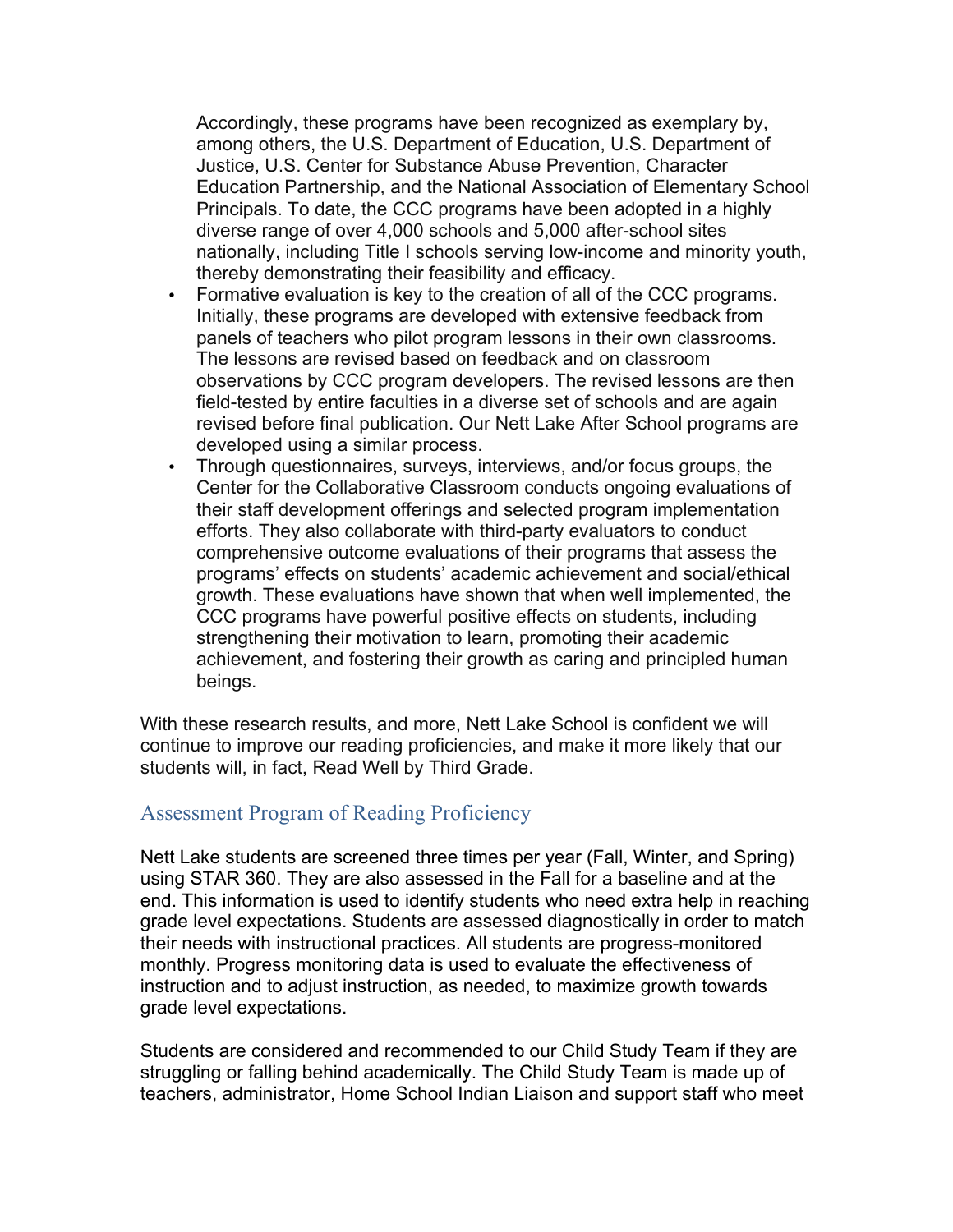monthly to discuss possible interventions for at-risk students. Based on the data collected for each child recommendations are made as to the "next step." Recommendations may include: referral to Special Ed, Title I, ADAPT or to participate in outside of the school day activities designed to meet their educational needs.

Data used to determine whether they receive services includes the screening data, classroom observational data and previous school success. Students identified as needed additional support will be considered for small- group Tier II interventions during the regular school day provided by Title I on top of the regular classroom instruction already being provided. These targeted students receive even more intense one-on-one interventions. Students who qualify for special education services will receive their targeted interventions through their IEPs.

We also have a Summer School program to reinforce academic thinking throughout the year. The Summer School program is offered for five weeks, Tuesday thru Thursday, from 8:00AM-12:30PM, and is partially funded by "Targeted Services". Again, the goal is to raise the proficiencies of our students, keep academic thinking reinforced, and all students are invited, especially encouraged to attend are those whose reading and math abilities are lower than grade level expectations.

# Formal Parent Notification of Students NOT Meeting Grade Level **Expectations**

Communication with families is an ongoing process. It starts the first time a family steps in to the school at Back to School Open House and continues throughout the year. After kids are screened in the fall and the winter, we also meet with families at end of the quarter conferences. Parents are provided graphs that show the academic growth of their child through the course of their elementary years. Accompanying the results is a letter that explains the purpose of the screening assessments that parents can refer to.

The Child Study Team may consist of a team including building administrator, special education, Title One, and classroom teachers who will meet each spring to generate a list of students who are not at grade level. The parents of these students would be sent a formal letter, signed by the building administrator that explains the student's status. Families would receive these letters in the mail with the student's final report card and testing results from the spring assessment window. Students falling into this situation will be encouraged to attend academic support afterschool, and summer school for 15 days during June and July for continued practice in literacy skills.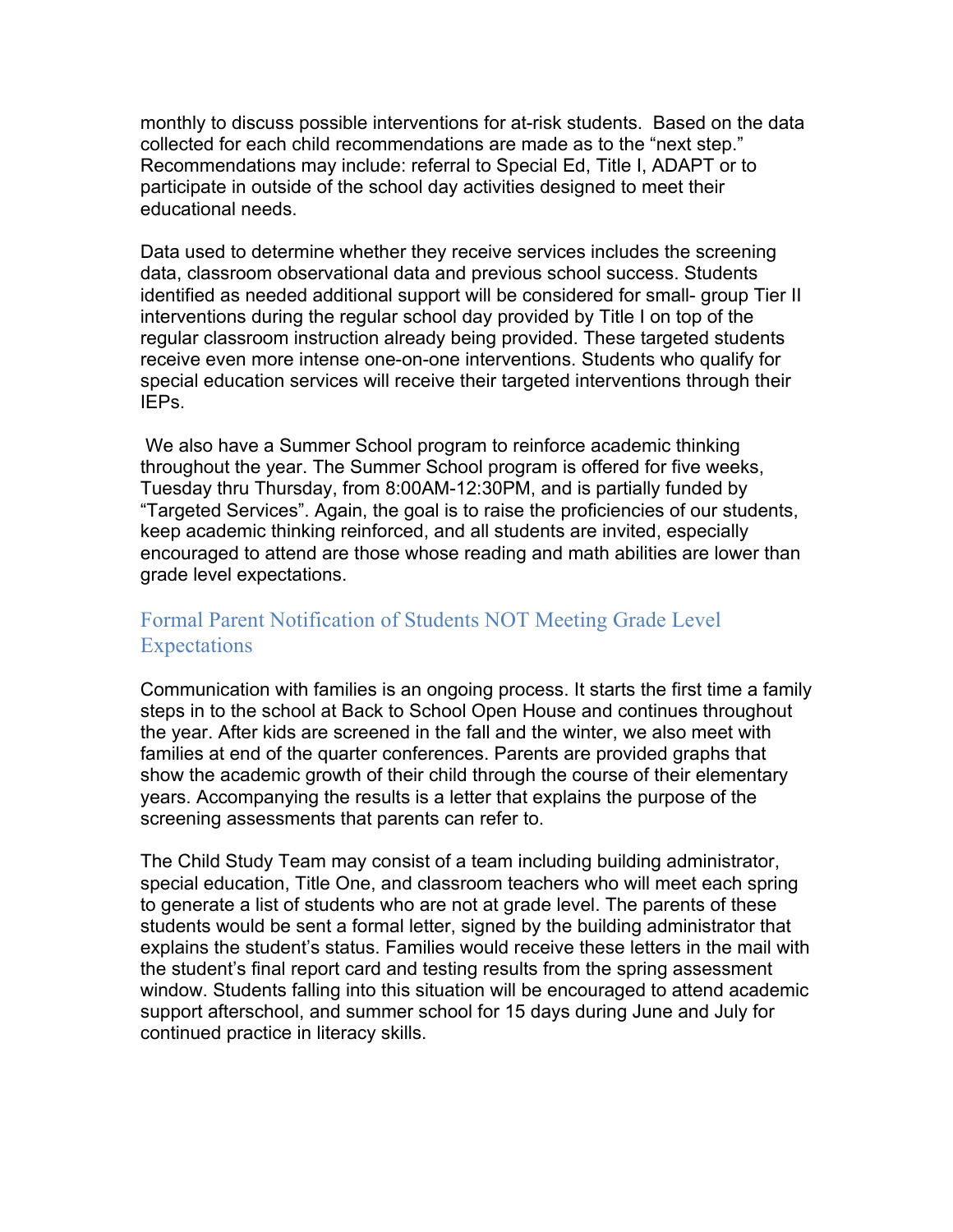# Interventions and Instructional Supports

If a student is identified as not reading at or above grade level during the previous school year, they will automatically qualify for support. Students will also qualify for support if they fall below the  $25<sup>th</sup>$  percentile on the fall assessments as outlined previously. Academic support is through LLI, as well as Academic Support in our After School and Summer School programs to boost proficiencies.

The table below illustrates what support services are available at each of the grade levels and their corresponding interventions and data collected. The data collected may be shared with parents at conferences, at IEP meetings, and periodically throughout the year in mailings.

| Kindergarten           | Title One:<br>Small-group<br>$\bullet$<br>instruction<br><b>Special Education:</b><br>• Small-group<br>instruction<br>• One-on-one<br>instruction<br>• Minnesota Reading<br>Corp | <b>Title One: Leveled</b><br>Literacy Intervention,<br>standards-based skill<br>activities, Minnesota<br><b>Reading Corp</b><br>Interventions<br><b>Special Education:</b><br>Leveled Literacy<br>Intervention, standards-<br>based skill activities,<br><b>Minnesota Reading</b><br>Corp Interventions | <b>Title One and Special</b><br><b>Education: Progress</b><br>monitor students on a<br>regular basis using the<br><b>Early Literacy Measures</b><br>(letter naming fluency,<br>letter sound fluency,<br>phonemic segmentation)<br>Special Education:<br>Criterion-referenced<br>data |
|------------------------|----------------------------------------------------------------------------------------------------------------------------------------------------------------------------------|---------------------------------------------------------------------------------------------------------------------------------------------------------------------------------------------------------------------------------------------------------------------------------------------------------|--------------------------------------------------------------------------------------------------------------------------------------------------------------------------------------------------------------------------------------------------------------------------------------|
| <b>First Grade</b>     | Title One:<br>• Small-group<br>instruction<br><b>Special Education:</b><br>• Small-group<br>instruction                                                                          | <b>Title One: Leveled</b><br>Literacy Intervention,<br>standards-based skill<br>activities, Minnesota<br><b>Reading Corp</b><br><b>Interventions</b><br><b>Special Education:</b>                                                                                                                       | <b>Title One and Special</b><br>Ed: Progress monitor<br>students on the early<br>literacy measures and<br>fluency, criterion-<br>referenced data                                                                                                                                     |
| <b>Second</b><br>Grade | Title One:<br>Small-group instruction<br><b>Special Education:</b><br>Small-group instruction<br>One-on-one instruction<br>Minnesota Reading<br>Corp                             | <b>Title One: Leveled</b><br>Literacy Intervention,<br>standards-based skill<br>activities, Minnesota<br><b>Reading Corp</b><br>Interventions<br><b>Special Education:</b><br>Leveled Literacy<br>Intervention, standards-<br>based skill activities,<br>Minnesota Reading                              | <b>Title One and Special</b><br>Ed: Progress monitoring<br>in fluency, criterion-<br>referenced data                                                                                                                                                                                 |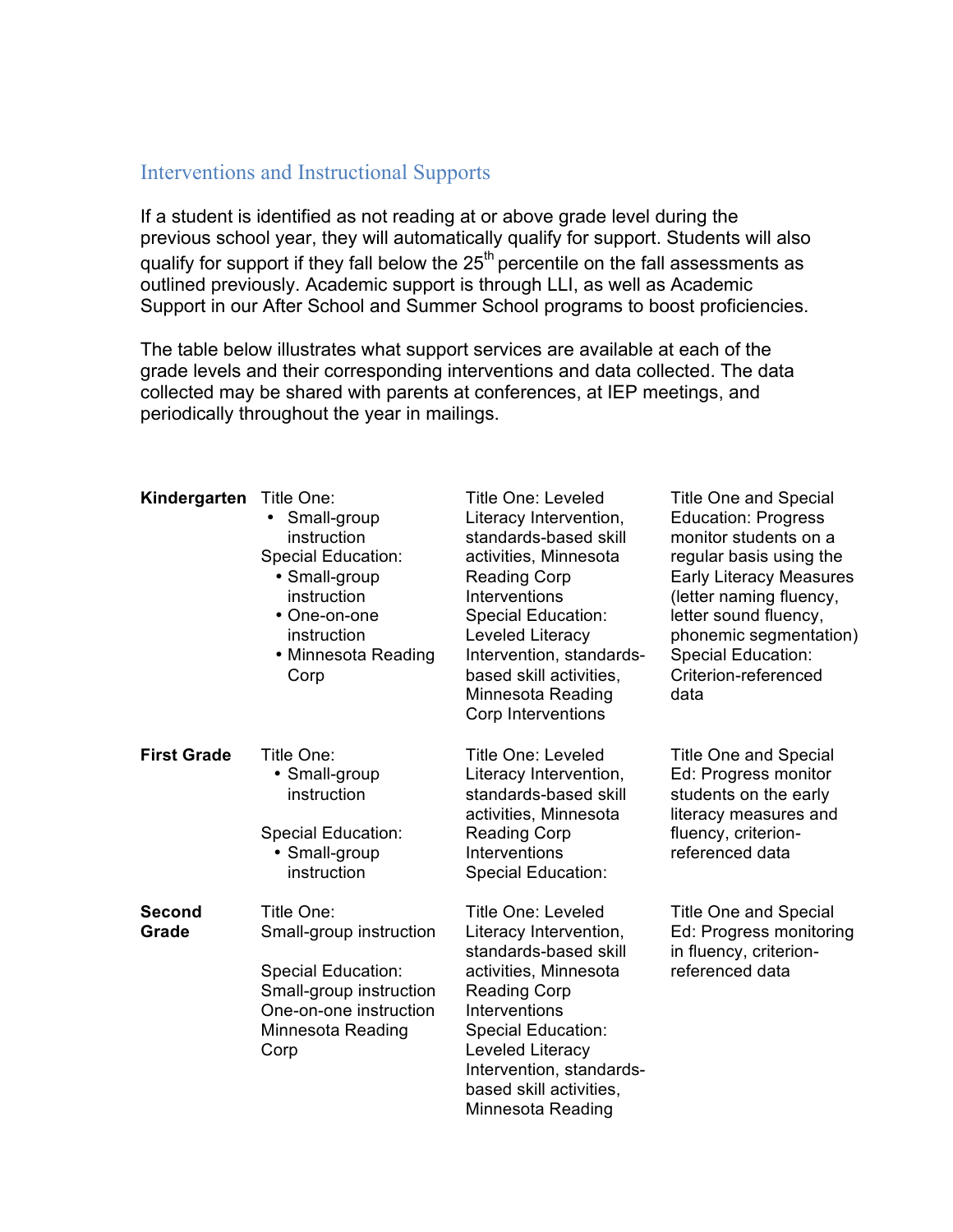Corp Interventions

**Third Grade** Title One: Small-group instruction Special Education: Small-group instruction One-on-one instruction Minnesota Reading Corp

Title One: Leveled Literacy Intervention, standards-based skill activities Special Education: Leveled Literacy Intervention, standardsbased skill activities, Minnesota Reading Corp Interventions

Title One and Special Ed: Progress monitoring in fluency, criterionreferenced data

### Professional Development

Teachers are required to meet weekly in PLC's (Professional Learning Communities) with the Northern Sky cohorts that work with all our teachers due to our school's priority status. Approximately half of our PLC meetings are to discuss various reading interventions and instructional approaches to teaching. These days are devoted to reviewing data, setting goals, discussing instructional effectiveness, implementation, writing common assessments, and reviewing curriculum and state standards. This is an opportunity for the teachers to collaborate and discuss literacy practices with each other and with the Northern Sky cohorts. Data discussion and reviews are conducted in September after the fall assessment window. With our team of cohorts and our superintendentprincipal, we additionally allow our teachers to meet to look at student progressmonitoring data, interventions being used, and adjustments to be made to the student plans.

Teachers are provided professional development opportunities throughout the year on our new Making Meaning curriculum. This includes approximately 5-7 teacher workshop days with the Making Meaning Staff, either on-site or regionally. The focus of these days will be data review, and looking at ways to meet students' needs, improve instruction, and goal setting.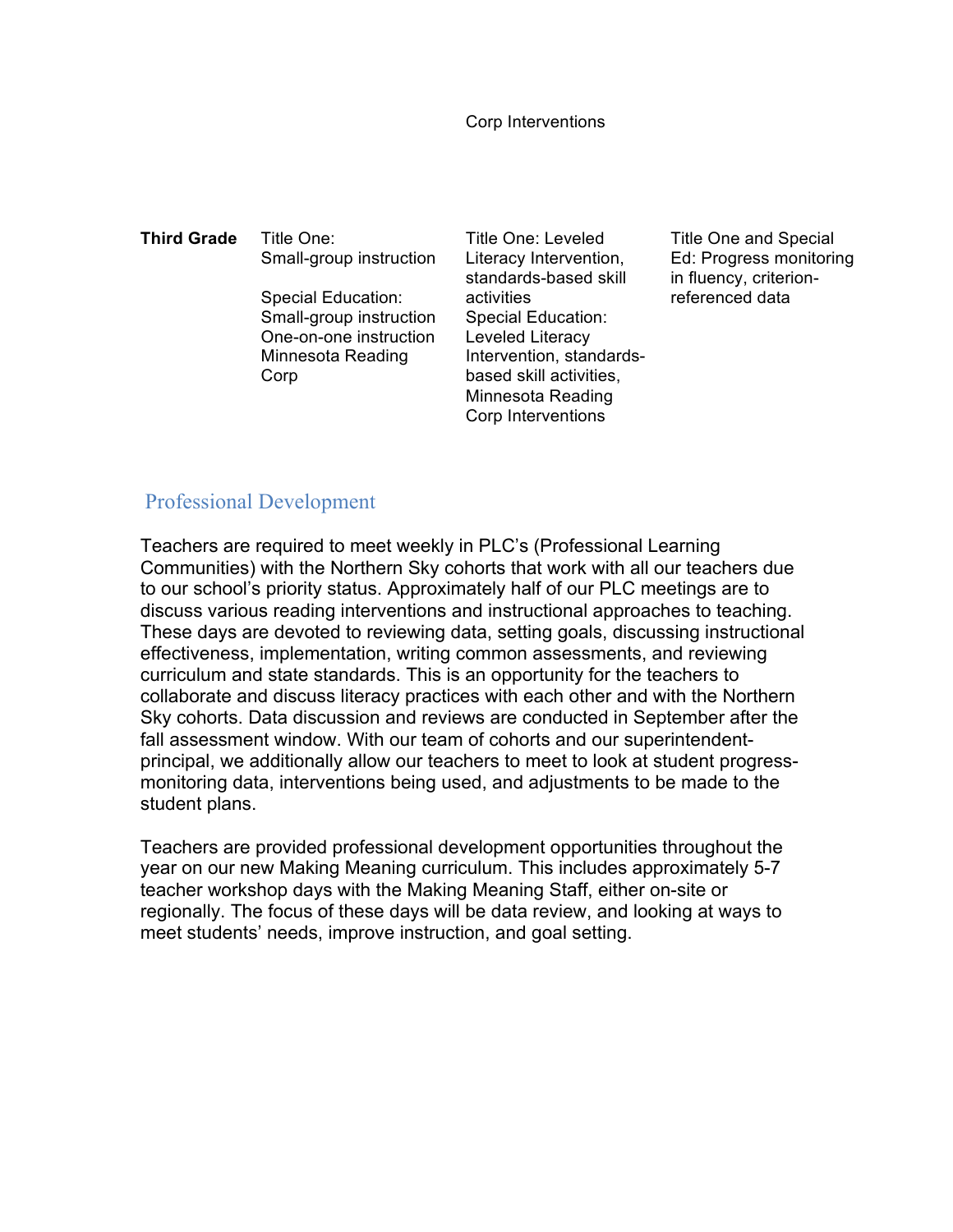# Comprehension Strategies

The Making Meaning program explicitly teaches comprehension strategies, introducing them in the grades where they are developmentally appropriate. Following are definitions of the strategies taught and examples of how they are incorporated in Making Meaning across the grades.

# Retelling

Readers use retelling to identify and remember key information in a text. They focus on the important ideas or sequences of events as a way of identifying what they need to know or recall. In the Making Meaning kindergarten program, the students informally retell stories, using characters and plot to organize their thinking.

Using Schema/Making Connections

Schema is the prior knowledge a reader brings to a text. Readers construct meaning by making connections between their prior knowledge and new information in a text. In Making Meaning grade 1, the students learn to connect what they know from their own experiences to texts before, during, and after a read-aloud. They also make connections between texts.

### Visualizing

Visualizing is the process of creating mental images while reading. Mental images can include sights, sounds, smells, tastes, sensations, and emotions. Good readers form mental images to help them understand, remember, and enjoy texts. In Making Meaning grade 2, the students visualize to make sense of figurative language and deepen their understanding and enjoyment of poems and stories.

#### Wondering/Questioning

Good readers ask questions about a text to focus their reading, clarify meaning, and delve deeper into the text. In Making Meaning grade 5, the students wonder and ask questions before, during, and after a read-aloud to make sense of a text.

#### Making Inferences

Good readers use prior knowledge and information in a text to create meanings not explicitly stated, moving from the literal to a deeper understanding of texts. Students make inferences to think more deeply about both narrative and expository texts. In Making Meaning grade 4, the students make inferences to think more deeply about both narrative and expository texts.

Determining Important Ideas